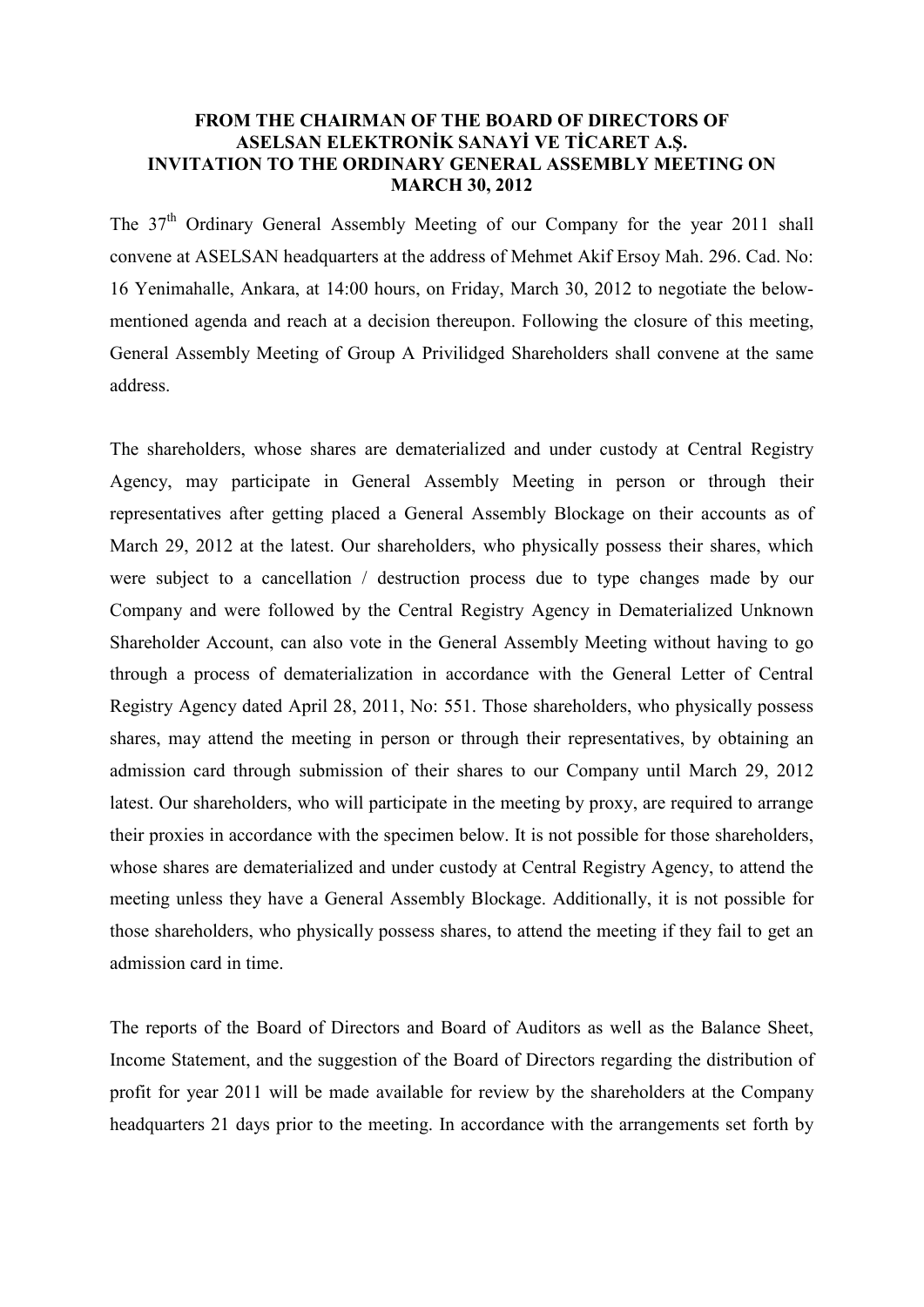Capital Markets Board, the documents of the General Assembly Meeting will be available at our web site at www aselsan com tr.

Pursuant to the provisional article 6 of the Capital Market Law as amended by article 157 of the law numbered 6111, which has been effective after being published in the reiterated Official Gazette dated February 25, 2011, No: 27857 and within the framework of Central Registry Agency's General Letter No: 551, dated April 28, 2011; all shares that are not delivered to our Company until December 31, 2012 in order to be materialized shall lapse by law to our Company on this date and all the rights of these shareholders on such shares shall be deemed automatically terminated on the mentioned date.

It is duly submitted to inform our Esteemed Shareholders.

## **AGENDA OF 37TH ANNUAL ORDINARY GENERAL ASSEMBLY MEETING**

**1)** Opening and appointment of the Presidential Board,

**2)** Authorization of the Presidential Board to sign the minutes of the General Assembly,

**3)** Reading and discussion of Board of Directors and Board of Auditors reports,

**4)** Reading audit report of the independent auditing institution,

**5)** Reading, discussion and approval of balance sheet and income statement,

**6)** Reaching resolution on the acquittal of the members of Board of Directors and Board of Auditors individually on operations and accounts of the company for 2011,

**7)** Discussing and passing resolution regarding distribution of the profit for 2011,

**8)** Submitting information on the distribution of the profit for 2012 and subsequent years in accordance with the regulations of Capital Markets Board,

**9)** Reaching resolution on the amendments to the 6th,  $8<sup>th</sup>$ ,  $11<sup>th</sup>$ ,  $13<sup>th</sup>$ ,  $20<sup>th</sup>$  and  $21<sup>st</sup>$  articles of the Articles of Association of the Company,

**10)** Appointment of the members of the Board of Directors and determination of the independent members of the Board of Directors in accordance with Corporate Governance Principles,

**11)** Submitting information on donations made, guarantee, pledge and mortgage given on behalf of the third parties and revenue and benefits acquired in 2011,

**12)** Submitting information on the execution of any transactions and competition by shareholders who control the management, the members of the Board of Directors, senior management, and the blood and in-law relatives of them up to and including second kin with